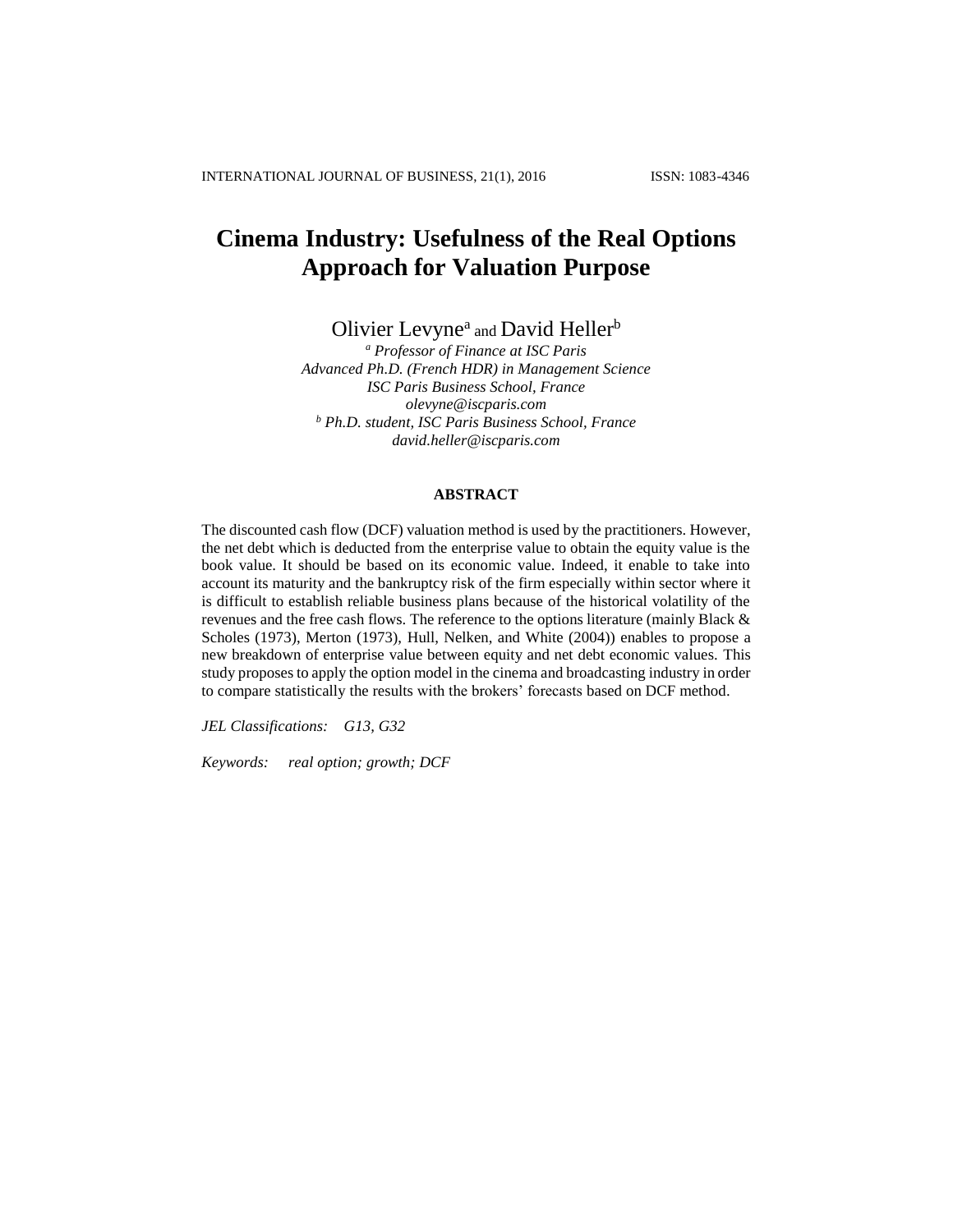## **I. USEFULNESS OF REAL OPTIONS IN THE CINEMA AND BROADCASTING INDUSTRY**

Traditionally, firms' valuation is based on the discounted cash flow (DCF) approach. In that context, the enterprise value (EV) is the sum of present values of future free cash flows to perpetuity. Then, the equity value is derived from the EV thanks to the deduction of the net financial debt. The book value of the net debt is generally taken into account. Using such an approach assumes the capacity to deal with 3 main issues:

 Availability of a business plan, at least on a 3-year period which can then be mechanically extended. Generally, an additional 5 year period is taken into account in order to have a soft landing of the business plan. This period enables to introduce a linear phasing of the growth rate of the revenues towards the perpetuity growth rate.

- Calculation of an accurate weighted average cost of capital (wacc).
- Matching of the book value of the net financial debt with its economic value.

In the case of the cinema and broadcasting industries, the DCF approach does not seem appropriate for the following reasons:

 Difficulty to elaborate a reliable business plan, given the historical volatility of the revenues and therefore of the future cash flows. A central case with sensitivities is always a possibility but the determination of a probability to each scenario is a highly theoretical exercise which is unlikely to be consistent with the reality.

 Subjectivity of the WACC. Indeed, according to the data provider which is chosen (Bloomberg, Factset, Datastream), the beta of the firm (or the betas of the listed peers) can vary significantly. Various sources (Bloomberg, Damodaran, Detroyat) can also provide high discrepancies at the market risk premium level. Moreover, several weightings of the respective costs of resources can be accounted for: it can be a normative debt to EV based either on industry references or on past achievements. It can also be the output of a loop on the model itself. In that case. The enterprise and equity values of the weighting coefficients are the output of the model.

 According to the financial theory, the resources, including the debt, have to be accounted for their economic values. The book value of the debt has no reason to correspond to its economic value for several reasons: on the one hand, assuming a fixed interest rate, the economic value depends on the evolution of the reference rate; on the other hand, its sensitivity depends on the Macaulay duration  $(S=-D/(1+i))$  and therefore on the time to expiration. Without entering into technical details, assuming the EV is lower than the nominal value of the debt; its value is worth zero if it is maturing tomorrow. But, if it is maturing later, its economic value is strictly positive as the market considers the volatility of the revenues enables to expect higher cash flows in the future which will be consistent with an increase in the EV beyond the debt's nominal value.

The real options enable to cope with these various issues. Such an approach was implicitly advised by Black and Scholes (1973) in their founding paper. According to them, the equity value corresponds to a call premium on the assets. Then, the spot price of the underlying assets is the EV, the volatility is that of the assets, the strike price is the nominal value of the debt and the time to expiration is that of the debt. As usual, the reference rate is the risk free rate the maturity of which being consistent with the debts.

This proves that a business plan is not necessary; the discount rate is not subjective as it is the risk free rate and the debt's economic value is not required. Moreover, the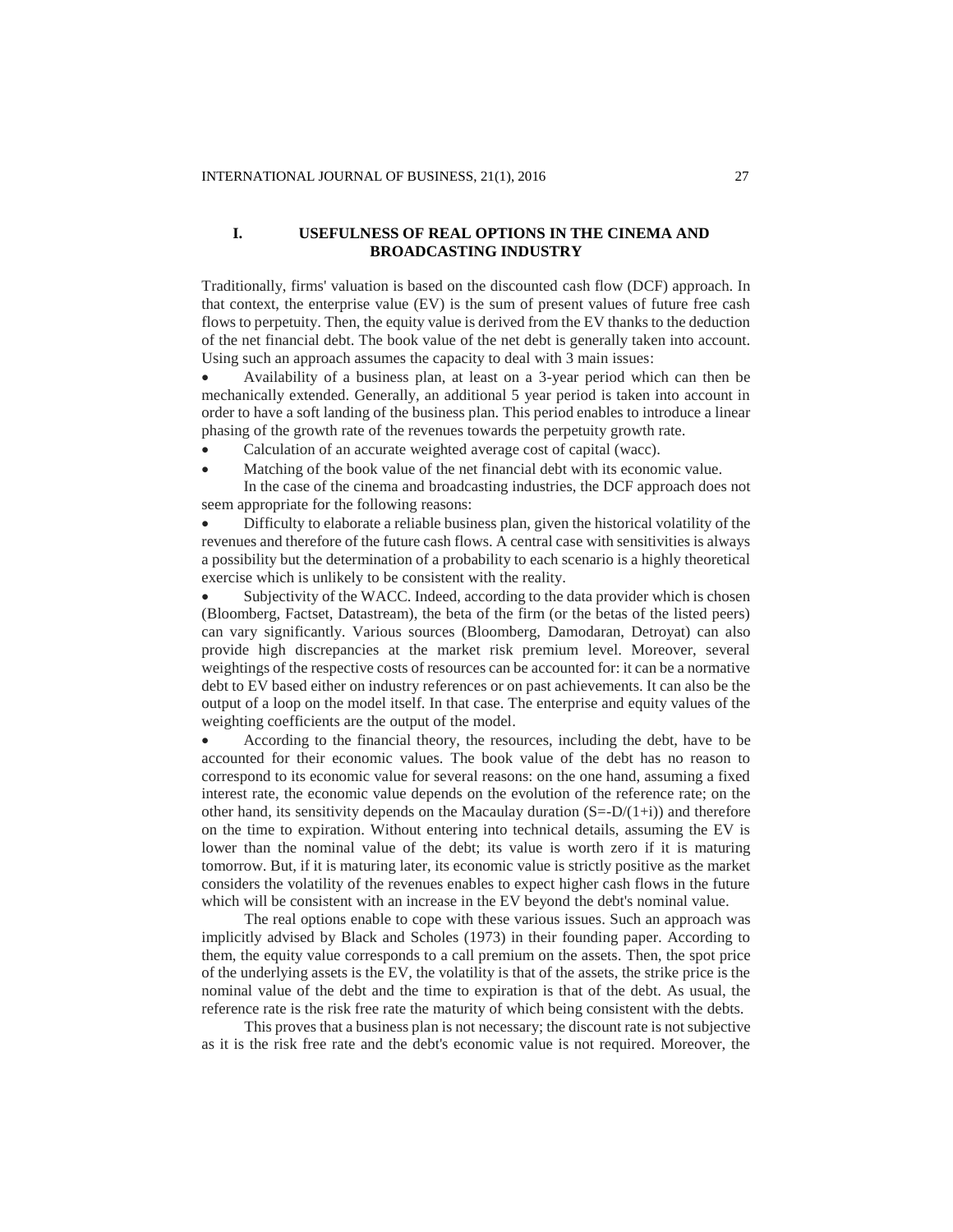Black & Scholes formula enables to get the economic value of debt (B) the economic value of equity (E) being provided by the market. Indeed:

$$
E = EV. \Phi(d_1) - De^{-rt}.\Phi(d_2)
$$
 (1)

Finally:

$$
B = EV - E = E = EV. \Phi(-d_1) - De^{-rt}. \Phi(d_2)
$$
 (2)

More importantly, the volatility of revenues and therefore the cash flows is factored in the option's approach. Then the full risk is embedded is the equity valuation.

The relatively high volatilities of a sample of 17 cinema and broadcasting firms justify the real options approach. As evidenced in the table below, the average volatility on the sample is 31.01%. This means that there is only a 5% risk to say that the volatility of the whole industry is in a  $[24.78\% \sim 37.24\%]$  range.

This level of volatility is likely to increase given the current evolution of the industry's business model, following that of the music industry which has been deeply affected by the disruptive digital technology. The lunching by Netflix of House of Cards in 2013, with the possibility to see all the films on the first day, meant the disappearance of the managed dissatisfaction, often enhanced by a cliffhanger at the end of each film. This evidenced the end of the organized chronology of media allocation for each production (cinema then video then downloading) and the decrease in recurring revenues.

| Volatility's confidence interval |                    |                     |  |  |
|----------------------------------|--------------------|---------------------|--|--|
| Name                             |                    | Equity's volatility |  |  |
| 21st Century fox                 |                    | 21.52%              |  |  |
| <b>AMC</b>                       |                    | 28.11%              |  |  |
| Carmike                          |                    | 31.32%              |  |  |
| <b>CIDM</b>                      |                    | 53.81%              |  |  |
| Cinemark                         |                    | 19.60%              |  |  |
| Cineplex                         |                    | 15.74%              |  |  |
| Cineworld                        |                    | 24.09%              |  |  |
| <b>Dreamworks</b>                |                    | 45.30%              |  |  |
| Eros                             |                    | 41.28%              |  |  |
| EuropaCorp                       |                    | 40.16%              |  |  |
| Lions Gate                       |                    | 36.30%              |  |  |
| Mediaset                         |                    | 44.49%              |  |  |
| RealDInc                         |                    | 45.46%              |  |  |
| Regal                            |                    | 18.63%              |  |  |
| <b>TimeWarner</b>                |                    | 24.09%              |  |  |
| Viacom                           |                    | 19.27%              |  |  |
| <b>Walt Disney</b>               |                    | 17.99%              |  |  |
|                                  | Average volatility | 31.01%              |  |  |
|                                  | Variance           | 1.47%               |  |  |
|                                  | Standard deviation | 12.12%              |  |  |
|                                  | t                  | 2.12                |  |  |
|                                  | Lower limit        | 24.78%              |  |  |
|                                  | Higher limit       | 37.24%              |  |  |

| Table 1                       |  |
|-------------------------------|--|
| Volotility's confidence inton |  |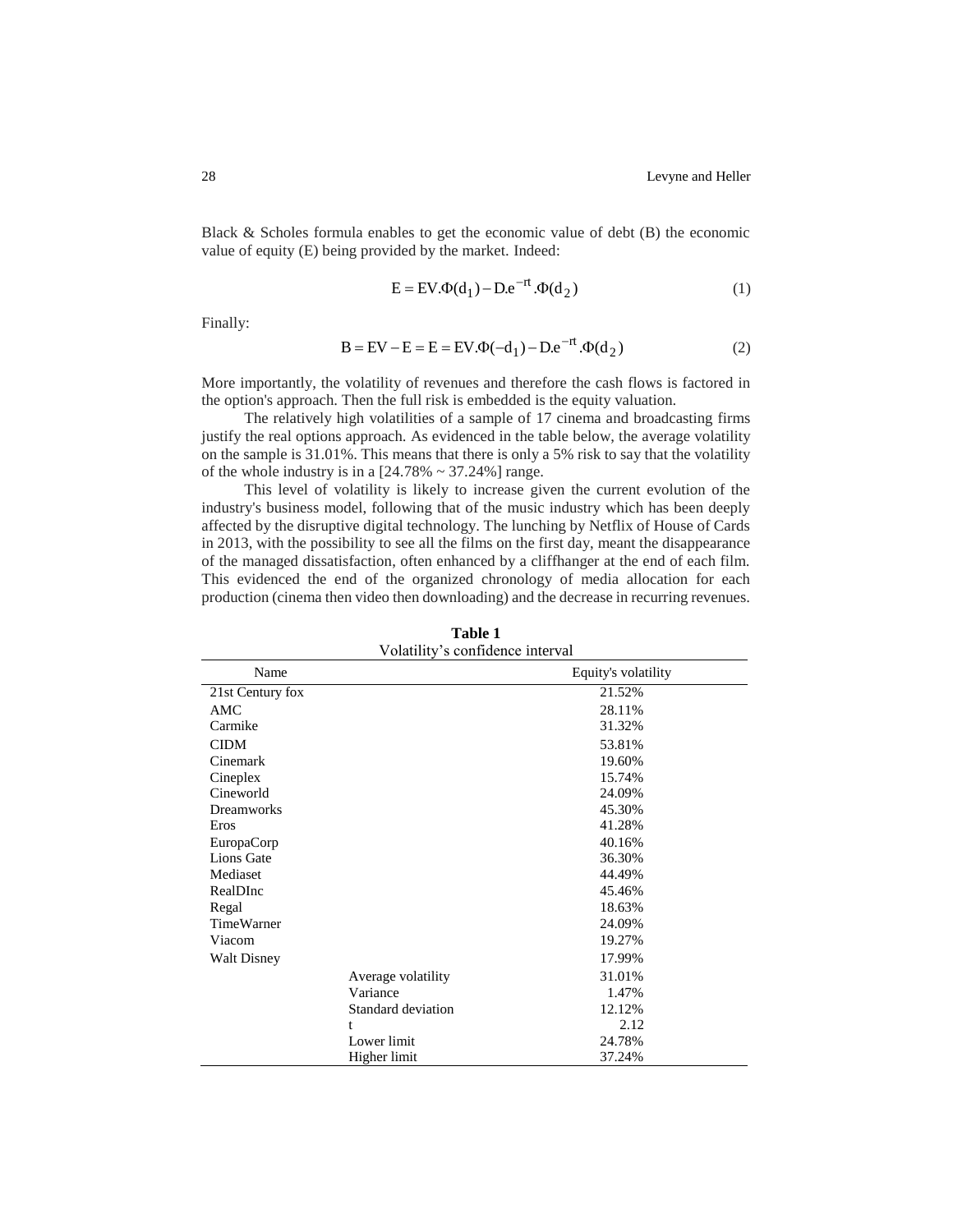#### **II. LITERATURE REVIEW**

The usefulness of real options to value assets has been many times underlined for high volatility industries whose revenues depend on raw materials' prices which are the output of trading activities on capital markets. This is mainly the case of oil and mining. Such a methodology is useful in the background of open bids by states for concessions. The value of an oil reserve can be looked upon as that of a portfolio of options to open the tap. The number of options corresponds to the frequency of the decision to open or close the tap. The spot price of the underlying asset is that of oil, the volatility of the underlying asset is that of oil, the strike price is the full cost per barrel and the time to expiration is that of each option. The first option's time to expiration is 0. Indeed, once the buyer of an oil concession becomes its owner, he has to decide immediately to open the tap or not. If the duration of the concession is 10 years and if the decision to open or close the tap can be undertaken once a year, there are 9 additional options with 1, 2,... 9 years corresponding to their respective times to expirations. Lots of variations around the valuation of oil reserves have been proposed.

Furthermore, no reference paper has been prepared on the usefulness of real options to get accurate firms' valuations in the cinema and broadcasting industry. The Black and Scholes approach (1973) assumes the debt is a zero coupon. This does not correspond to the reality as installments on the one hand, interests on the other hand are paid at least once a year. Then to get the assets, the ownership of the firm's assets is dependent on the repayment capacity of the whole future installments and interests.

Merton (1973) also considers the equity value as a call premium on the company's assets in the background of the pricing of corporate liabilities. The dynamics for the enterprise value, over time, is described by a diffusion-type stochastic motion with the following stochastic differential equation:

$$
dV = (\alpha V - C)dt + \sigma V. dz
$$
 (3)

where  $\alpha$  is the instantaneous expected rate of return on the firm per unit time, C is the total payouts by the firm per unit time to either shareholders or liabilities-holders (e.g., dividends or interest payments) if positive and the cash received by the firm from new financing if negative,  $\sigma^2$  is the instantaneous variance of the return on the firm per unit time, dz is a standard Wiener process. Moreover, F is the economic value of debt and D is the par value of the debt, i.e., the amount the firm has promised to pay to the bondholders on a specified calendar date.

In the event the payment of  $D$  is not met, the bondholders take over the company and the shareholders receive nothing. If there are no coupons, the PDE applied to D is:

$$
\frac{1}{2}\sigma^2 V^2 \frac{\partial^2 F}{\partial V^2} + r.V. \frac{\partial F}{\partial V} - r.F + \frac{\partial F}{\partial t} = 0
$$
\n(4)

Let  $F(V, \tau)$  be the economic value of debt when the length of time until maturity is  $\tau$  and then  $F(V,0) = min(V,D)$ . Let  $f(V, \tau)$  be the economic value of equity when the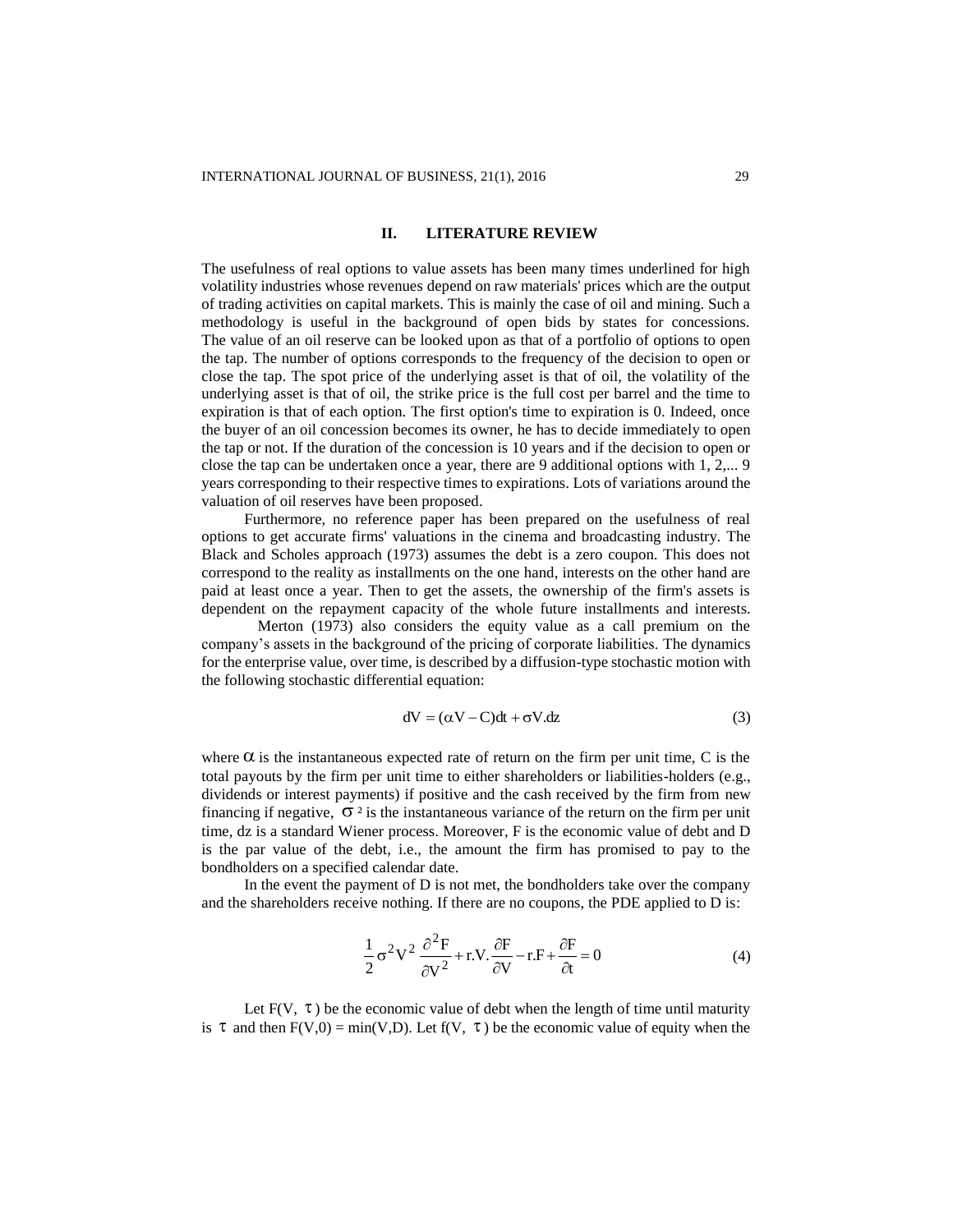length of time until maturity is  $\tau$  and then  $f(V,0) = max(0; V-D)$  and:  $f(V, \tau) = V$ .  $\Phi(d_1)$  $-$  De<sup>-rt</sup>.  $\Phi$  (d<sub>2</sub>). As F = V – f:

$$
F = D.e^{-rt} \left[ \Phi(d_2) + \frac{V}{D.e^{-rt}} . \Phi(-d_1) \right]
$$
 (5)

Let

$$
d = \frac{D.e^{-rt}}{EV}
$$
 or  $\frac{1}{d} = \frac{EV}{De^{-rt}}$  (6)

Then

$$
F = De^{-rt} \left[ \Phi(d_2) + \frac{1}{d} . \Phi(-d_1) \right]
$$
 (7)

This formula enables to express the spread on the risky debt. In that context, let R be the yield to maturity. Then:

$$
F = De^{-Rt} \text{ or } \frac{F}{D} = e^{-Rt} \tag{8}
$$

and

$$
R = \frac{1}{\tau} \cdot \ln \frac{F}{D}
$$
 (9)

Finally,

$$
R - r = spread = -\frac{1}{\tau} \ln \left[ \Phi(d_2) + \frac{1}{d} . \Phi(-d_1) \right]
$$
 (10)

Merton (1973)'s pricing of corporate debt does not include any enhancement of the enterprise value by the tax shield which is generated by the tax deductibility of the financial expenses on debt. Such a principle was pioneered by Modigliani and Miller (1963) who established that the enterprise value of the leveraged firm is equal to that of the unleveraged one increased by a tax shield. In that context, the maximisation of the enterprise value can result from the maximisation of the level of corporate debt. But, as reminded by Brennan and Schwartz (1978) such a conclusion leads to the inconsistency between the premise that management has to maximise the wealth of shareholders and the empirical observation that most firms do not maximise their indebtness. This discrepancy is justified by Modigliani and Miller (1963) themselves who remind that retained earnings is a cheaper source of financing than debt and insist on the need for preserving flexibility.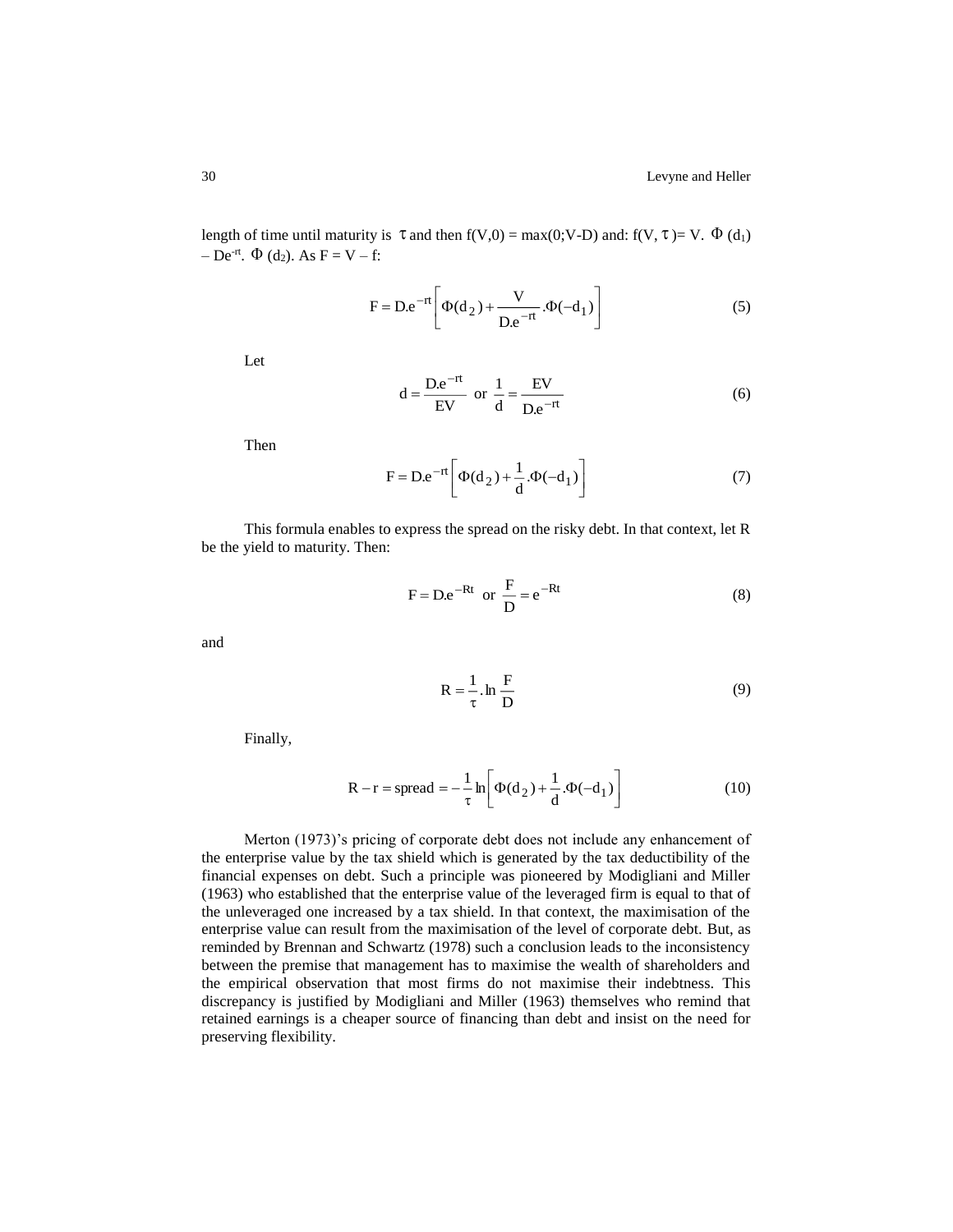Hull, Nelken, and White (2004) proposed a methodology based on Ito's lemma and used by Moody's rating agency in order to estimate the EV and its volatility:

$$
dF(x,t) = \left[\frac{\partial F}{\partial t} + a(x,t)\frac{\partial F}{\partial x} + \frac{1}{2}b^2(x,t)\frac{\partial^2 F}{\partial x^2}\right]dt + b(x,t).\frac{\partial F}{\partial x}dz
$$
(11)

with F = E (for equity), x=V (for enterprise value),  $a(x,t) = m.V$ , and  $b(x,t) = \sigma_V V$ 

$$
dE(V, t) = \left[\frac{\partial E}{\partial t} + m.V \frac{\partial E}{\partial V} + \frac{1}{2}\sigma_V^2 V^2 \frac{\partial^2 E}{\partial V^2}\right] dt + \sigma_V V \cdot \frac{\partial E}{\partial V} dz
$$
 (12)

Then:

$$
\sigma_V V. \frac{\partial E}{\partial V}.dz = \sigma_E E.dz
$$
 and  $\sigma_V V. \frac{\partial E}{\partial V} = \sigma_E E$  (13)

Finally:

$$
\sigma_E E = \sigma_V V . \Phi(d_1)
$$
 (14)

Moreover, thanks to the Merton's formula:

$$
E = V \cdot \Phi(d_1) - De^{-rt} \cdot \Phi(d_2)
$$
 (15)

The values of V and  $\sigma_V$  can be obtained thanks to Excel's solver applied to the following nonlinear system:

$$
V.\Phi\left[\frac{\ln\left(\frac{V}{D}\right) + \left(r + \frac{\sigma_V^2}{2}\right)\tau}{\sigma_V\sqrt{\tau}}\right] - De^{-rt}.\Phi\left[\frac{\ln\left(\frac{V}{D}\right) + \left(r - \frac{\sigma_V^2}{2}\right)\tau}{\sigma_V\sqrt{\tau}}\right] = E \qquad (16)
$$

$$
\frac{\sigma_V V.\Phi\left[\frac{\ln\left(\frac{V}{D}\right) + \left(r + \frac{\sigma_V^2}{2}\right)\tau}{\sigma_V\sqrt{\tau}}\right]}{\sigma_V\sqrt{\tau}} = \sigma_E \qquad (17)
$$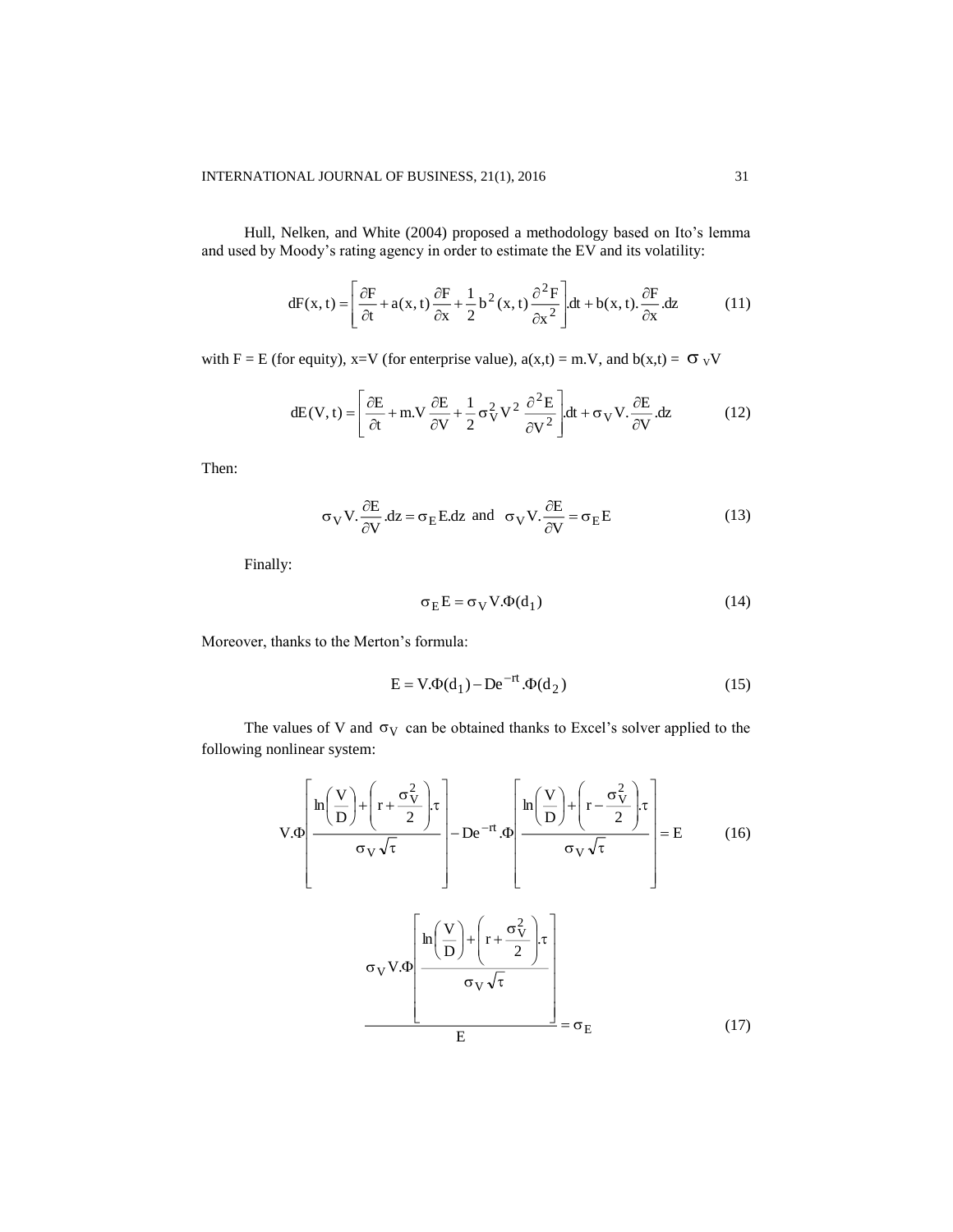#### **III. EMPIRICAL TESTS**

#### **A. Database**

For each firm of the cinema and broadcasting sample, the market capitalization, the brokers' consensus on EV (output of a DCF valuation) and the brokers' consensus on the target price have been extracted from the Factset financial data base as at 03/02/2015. Then, the shares volatility which corresponds to the standard deviation of the return has been calculated. Each daily volatility over two years has been multiplied by  $\sqrt{258}$  in order to turn it into a yearly one. In order to establish a homogeneous chart, the data of Cineplex, Cineworld, Europacorp and Mediaset have been changed in dollar. The exchange parities between currencies are the following as at  $03/02/2015$ : EUR = 1.1129 USD (data changed for Europacorp and Mediaset);  $USD = 1.2519$  CAD (data changed for Cineplex) and GBP  $= 1.534$  USD (data changed for Cineworld). For lack of information about broker's consensus, five firms – BAC Majestic, Gaumont SA, IMAX Corporation, Reading International Inc and Xilam Animation SA – have been excluded to the sample. The empirical study is based on 17 firms.

| Table 2         |
|-----------------|
| Firms' features |
| Target equity   |
| مبياويد         |

| Name               | Market               | Target equity    | <b>Broker EV</b>     | <b>Broker</b> |
|--------------------|----------------------|------------------|----------------------|---------------|
|                    | Cap.                 | value            | consensus            | growth        |
|                    | $(in$ millions $\})$ | (in millions \$) | $(in$ millions $\})$ | potential     |
| 21st Century fox   | 76,033               | 86,326           | 103.993              | 14%           |
| AMC                | 3,044                | 3,119            | 4,801                | 2%            |
| Carmike            | 828                  | 1,039            | 1,039                | 26%           |
| <b>CIDM</b>        | 140                  | 319              | 546                  | 128%          |
| Cinemark           | 5,262                | 5,497            | 6,840                | 4%            |
| Cineplex           | 2,430                | 2,442            | 2,691                | 0%            |
| Cineworld          | 1,777                | 1,750            | 1,721                | $-2\%$        |
| <b>Dreamworks</b>  | 1,803                | 1,758            | 2,346                | $-3%$         |
| Eros               | 1,014                | 1,301            | 1,464                | 28%           |
| EuropaCorp         | 136                  | 178              | 287                  | 31%           |
| Lions Gate         | 4,926                | 6,120            | 7,415                | 24%           |
| Mediaset           | 4,780                | 4,475            | 5,129                | -6%           |
| RealDInc           | 704                  | 856              | 864                  | 22%           |
| Regal              | 3,446                | 3,426            | 5,936                | $-1\%$        |
| <b>TimeWarner</b>  | 77,359               | 87,125           | 109,666              | 13%           |
| Viacom             | 27,512               | 31,296           | 44,919               | 14%           |
| <b>Walt Disney</b> | 195,950              | 201,142          | 217,743              | 3%            |

Based on the Black and Scholes approach, the equity valuation of the 17 above mentioned firms has been prepared. The French risk free rate, paid on 10-year T-Bonds, is 0.58% which corresponds to 0.58% in continuous time. The strike price corresponds to the amount of the debt in the accounts. So, in each firm's 2013 annual report, the financial debt has been found. In order to apply the option pricing models, two other parameters have to be required: the time to expiration and the underlying asset's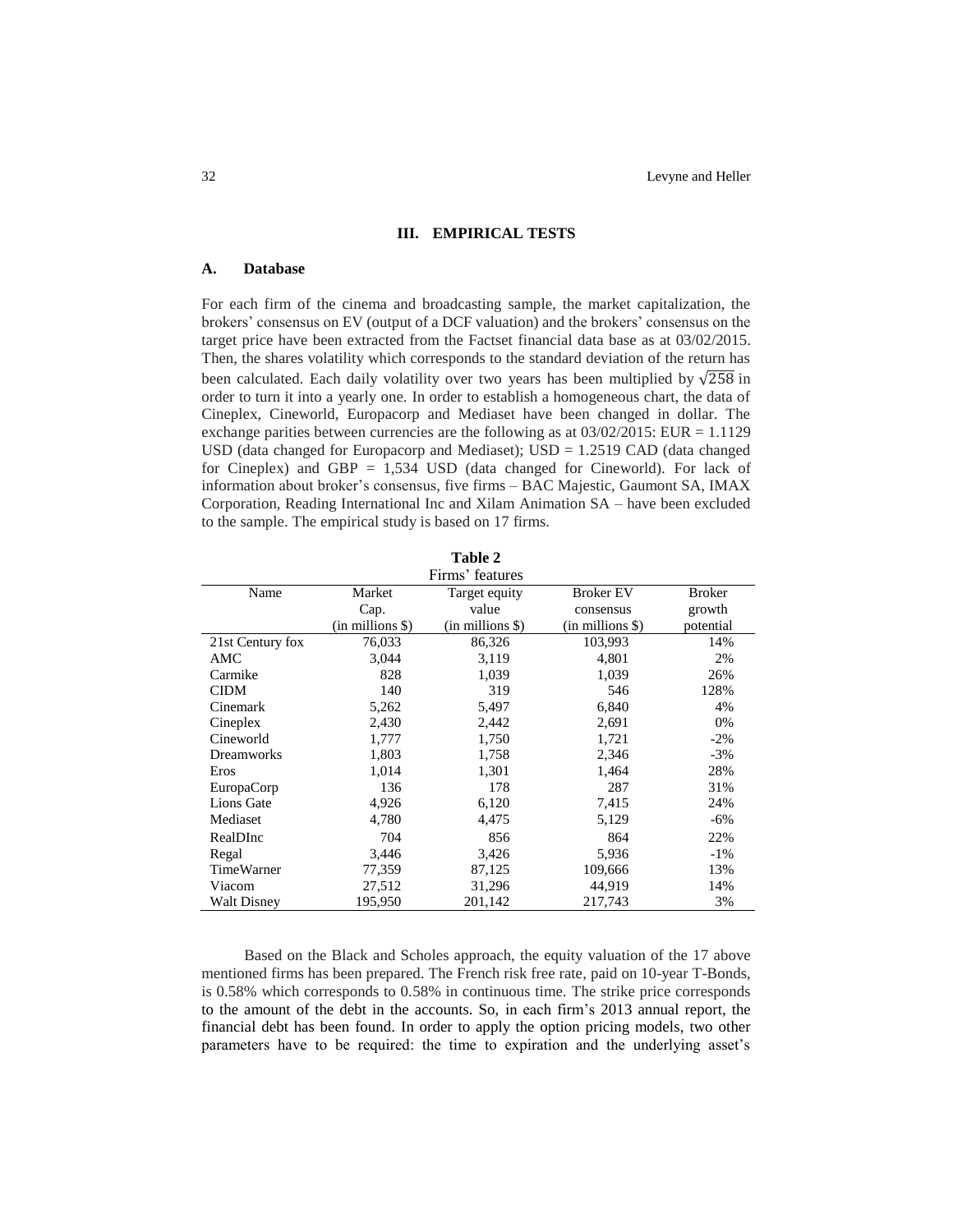volatility. In the Black and Scholes and Merton's seminal papers, the debt is a zero coupon. Then, the option's time to expiration corresponds to the residual maturity of the bond. For most firms, the debt is made of bonds with coupons and financial borrowings from banks. From a theoretical point of view, a compound option with several maturities should be taken into account. However, in order to apply the Black-Scholes-Merton's pricing model, an average residual maturity of each company's debt has been calculated as a proxy of the time to expiration  $\tau$ . Moreover, to get each firm's enterprise value (i.e., the spot price) of the underlying asset and its volatility, the Hull methodology has been put in practice. Thanks to the Ito's lemma, the following two equations with two unknown parameters (EV and s(EV)) are:

$$
E = EV. \Phi(d_1) - De^{-rt}. \Phi(d_2)
$$
\n(18)

$$
s(E) = \frac{s(EV) \cdot EV \cdot \Phi(d_1)}{E} \tag{19}
$$

with

$$
d_1 = \frac{\ln(\frac{EV}{D}) + (r + \frac{s(EV)^2}{2}) \tau}{s(EV)\sqrt{\tau}} \text{ and } d_2 = d_1 - s(EV)\sqrt{\tau}
$$
 (20)

These equations are solved using the Excel solver.

| <b>Black and Scholes parameters</b> |                                     |                                              |                   |                       |                     |
|-------------------------------------|-------------------------------------|----------------------------------------------|-------------------|-----------------------|---------------------|
| Name                                | Market Cap.<br>$(in$ millions $\})$ | EVconsensus<br>(solveur)<br>(in millions \$) | risk free<br>rate | Assets'<br>volatility | Debt in<br>accounts |
| 21st Century fox                    | 76,033                              | 85,218                                       | 0.58%             | 19.35%                | 16,458              |
| AMC                                 | 3,044                               | 4,664                                        | 0.58%             | 20.11%                | 2,195               |
| Carmike                             | 828                                 | 1,135                                        | 0.58%             | 24.08%                | 455                 |
| <b>CIDM</b>                         | 140                                 | 356                                          | 0.58%             | 26.85%                | 263                 |
| Cinemark                            | 5,262                               | 6,620                                        | 0.58%             | 16.23%                | 2,049               |
| Cineplex                            | 2,430                               | 2,581                                        | 0.58%             | 14.85%                | 190                 |
| Cineworld                           | 1,777                               | 1,941                                        | 0.58%             | 22.16%                | 198                 |
| <b>Dreamworks</b>                   | 1,803                               | 2,010                                        | 0.58%             | 40.65%                | 300                 |
| Eros                                | 1,014                               | 1,148                                        | 0.58%             | 36.76%                | 246                 |
| EuropaCorp                          | 136                                 | 258                                          | 0.58%             | 26.97%                | 192                 |
| Lions Gate                          | 4,926                               | 5,705                                        | 0.58%             | 31.80%                | 858                 |
| Mediaset                            | 4,780                               | 6,398                                        | 0.58%             | 35.22%                | 1,840               |
| RealDInc                            | 704                                 | 720                                          | 0.58%             | 44.42%                | 48                  |
| Regal                               | 3,446                               | 5,395                                        | 0.58%             | 13.79%                | 2,311               |
| <b>TimeWarner</b>                   | 77,359                              | 94,528                                       | 0.58%             | 20.16%                | 20,165              |
| Viacom                              | 27,512                              | 37,306                                       | 0.58%             | 15.17%                | 11,885              |
| <b>Walt Disney</b>                  | 195,950                             | 187,613                                      | 0.58%             | 16.50%                | 14,288              |

|  |  | Table 3 |  |  |
|--|--|---------|--|--|
|  |  |         |  |  |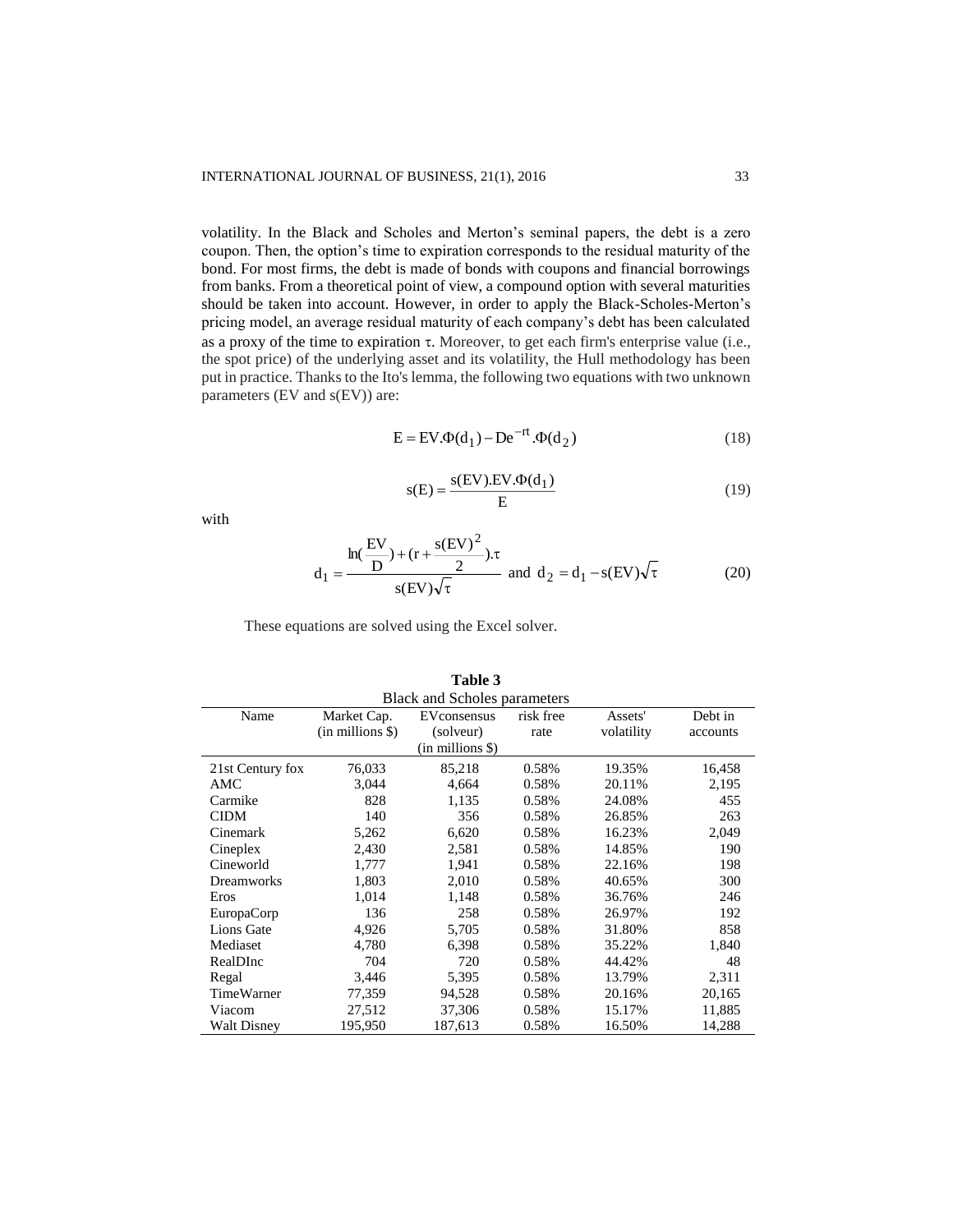|                   |           |          |            |          | Merton   | $EV - Debt$ |           |
|-------------------|-----------|----------|------------|----------|----------|-------------|-----------|
|                   |           |          |            |          |          | eco         |           |
| Name              | EV        | Debt in  | Cash and   | Net debt | Net debt | Equity      | B&S M     |
|                   | consensus | accounts | equivalent | in       | eco      | eco         | growth    |
|                   | (solveur) |          |            | accounts | value    | value       | potential |
| 21st Century fox  | 85,218    | 16,458   | 6,659      | 9.799    | 8,726    | 76,492      | 0.60%     |
| AMC               | 4,664     | 2,195    | 546        | 1,649    | 1,378    | 3,286       | 7.92%     |
| Carmike           | 1,135     | 455      | 144        | 311      | 263      | 872         | 5.33%     |
| <b>CIDM</b>       | 356       | 263      | 57         | 206      | 162      | 195         | 39.62%    |
| Cinemark          | 6,620     | 2,049    | 600        | 1,449    | 1,304    | 5,316       | 1.02%     |
| Cineplex          | 2,581     | 190      | 35         | 154      | 150      | 2,431       | 0.02%     |
| Cineworld         | 1.941     | 198      | 29         | 169      | 163      | 1.778       | 0.02%     |
| <b>Dreamworks</b> | 2,010     | 300      | 95         | 205      | 149      | 1,861       | 3.21%     |
| Eros              | 1,148     | 246      | 110        | 136      | 129      | 1,018       | 0.46%     |
| EuropaCorp        | 258       | 192      | 70         | 122      | 116      | 142         | 4.29%     |
| Lions Gate        | 5,705     | 858      | 62         | 796      | 776      | 4,929       | 0.05%     |
| Mediaset          | 6,398     | 1,840    | 220        | 1,620    | 1,571    | 4,827       | 0.98%     |
| RealDInc          | 720       | 48       | 31         | 16       | 16       | 704         | 0.09%     |
| Regal             | 5,395     | 2,311    | 281        | 2,030    | 1,926    | 3,469       | 0.66%     |
| TimeWarner        | 94,528    | 20,165   | 1,862      | 18,303   | 16,526   | 78,003      | 0.83%     |

**Table 4** Valuation according to Black and Scholes Merton approach (in millions \$)

### **B. Empirical Models**

The empirical study is focused on the growth potential of the stock price of listed firms which belong to the cinema and broadcasting sector. Such a growth potential can be based on brokers' target prices which can be compared to the listed prices of stocks. In that case, the target price is the enterprise value, which corresponds to the present value of future free cash flows, as determined by brokers, reduced by the net debt that can be found in the accounts. But such a net debt, which is based on its face value without taking its maturity into account and therefore the probability of bankruptcy, may be overestimated. The growth potential of the stock price may increase, should the equity value be based on Black & Scholes-Merton in order to include the bankruptcy risk which depends on the debt's face value but also on its maturity and the assets' volatility. The Black & Scholes-Merton approach provides a new breakdown of the DCF enterprise value (EV) between equity and net debt economic values. In that case:

$$
E = \text{Brokers}' \, \text{EV} - \left[ \text{EV} \cdot \Phi(-d_1) + \text{De}^{-rt} \cdot \Phi(d_2) - \text{cash and equivalent s} \right] \tag{21}
$$

The comparison between both growth potentials may be explained by the corresponding leverage ratios. For that reason, the net debt to EV is calculated based on the net debt which is in the accounts on the one hand, on the economic value of the net debt which is given by the Black and Scholes-Merton's model on the other hand. These ratios are respectively noted D/EV and B/EV. An alternative to Merton's debt economic value, B, is the following breakdown: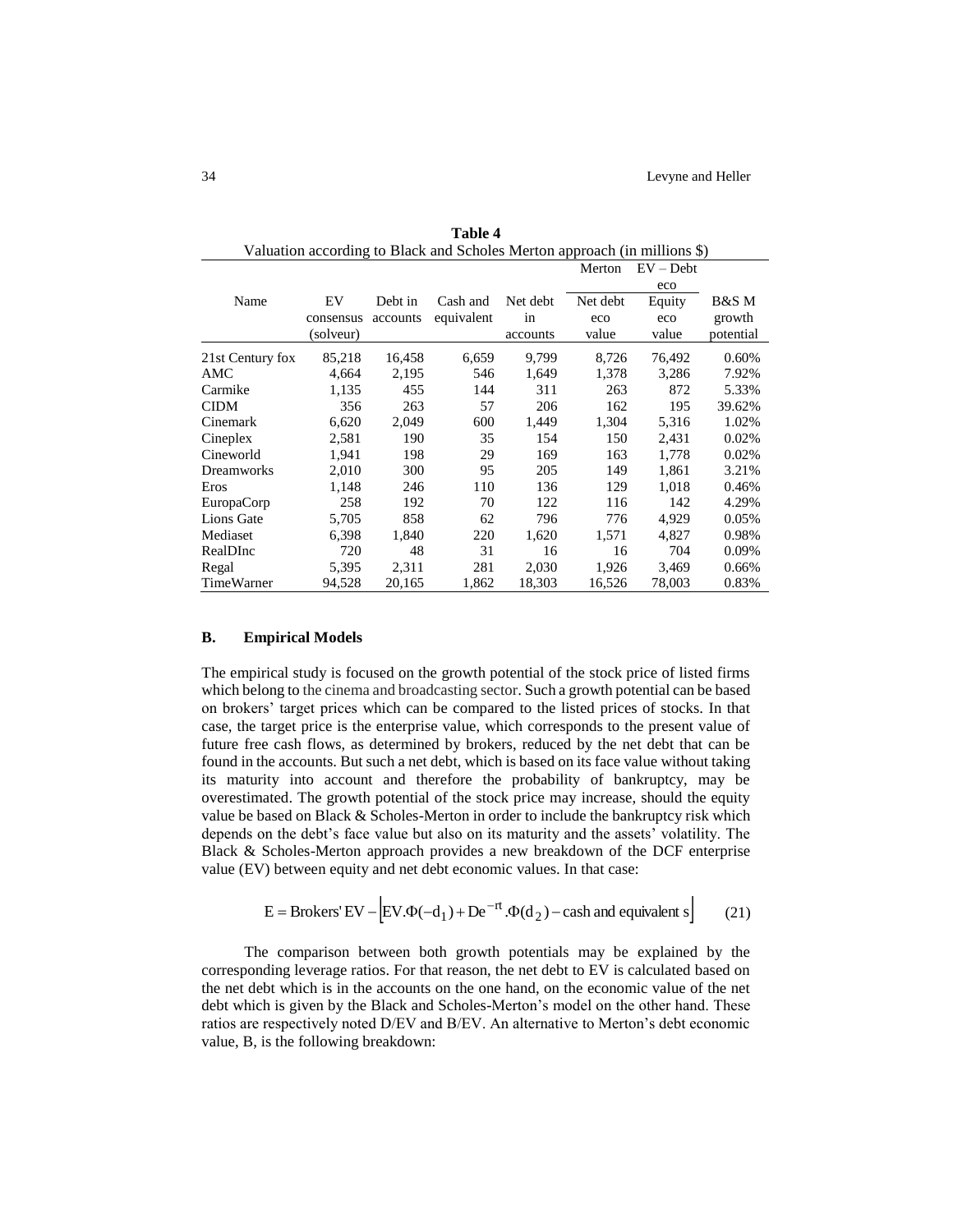$$
B = EV. \Phi(-d_1) + De^{-rt} . \Phi(-d_2) - De^{-rt} + De^{-rt}
$$
  
\n
$$
B = De^{-rt} + EV. \Phi(-d_1) + De^{-rt} [\Phi(-d_2) - 1]
$$
  
\n
$$
B = De^{-rt} + EV. \Phi(-d_1) - De^{-rt} \Phi(-d_2)
$$
\n(22)

and

$$
B = De^{-rt} - \Phi(-d_2) \left[ De^{-rt} - \frac{\Phi(-d_1)}{\Phi(-d_2)} . EV \right]
$$
 (23)

where  $\frac{P(-a_1)}{\Phi(-d_2)}$ . EV  $(-d_1)$ 2 1  $\Phi(\neg$  $\frac{\Phi(-d_1)}{\Phi(-d_1)}$ . EV is the amount of debt which will be recovered by the bondholders

should the firm file for bankruptcy.

Then  $\frac{1}{\Phi(-d_2)}$  $(-d_1)$ 2 1  $\Phi(\neg$  $\frac{\Phi(-d_1)}{\Phi(-d_2)}$  is the recovery rate and  $De^{-rt} - \frac{\Phi(-d_1)}{\Phi(-d_2)}$ . EV  $D.e^{-rt} - \frac{\Phi(-d_1)}{r}$ 2 rt  $\Psi$ ( $\Psi$  $\Phi( -\text{rt} - \frac{\Phi(-\text{d}_1)}{\Phi(-\text{d}_1)}$ . EV is the expected discounted loss which will be borne by the bondholders given the assumed default of the

firm. As  $\Phi(-d2)$  is the probability of bankruptcy, |  $\overline{\phantom{a}}$  $\overline{\phantom{a}}$ L Г  $\Phi( \Phi(-d_2)$  D.e<sup>-rt</sup>  $-\frac{\Phi(-d_1)}{\Phi(-d_2)}$ .EV  $(-d_2)$  D.e<sup>-rt</sup>  $-\frac{\Phi(-d_1)}{\Phi(-d_1)}$ 2 2) D.e<sup>-rt</sup>  $-\frac{\Phi(-\mu_1)}{\Phi(-\mu_2)}$ .EV is

the expected discounted shortfall. Finally, as used by Moody's KMV and the risk departments of banks in the background of risk weighted assets calculations:

Value of debt = par value of debt - probabilit y of default x expected discounted LGD (24)

where LGD means "Loss Given Default".

The 3 main parameters of the economic value of the net debt seem to be its maturity  $(\tau)$ , the recovery rate given default  $\overline{\phantom{a}}$ | J  $\backslash$  $\overline{\phantom{a}}$ l ſ  $\Phi( \Phi( (-d_2)$  $(-d_1)$ 2  $\frac{1}{x}$ , which includes the probability

of default and the weight of its face value which be expressed as a percentage of the enterprise value (D/EV). In that context, a multiple regression is tested in order to explain the growth potential based on the Black & Scholes Merton's equity value.

## **C. Empirical Results**

#### **1. Equality test of assets' and equities' volatilities**

The means of the stocks and assets volatilities are respectively 31% and 25%. The significance of the 6% discrepancy can be tested using the data provided in the following tables. The table is dedicated to the equality test of variances.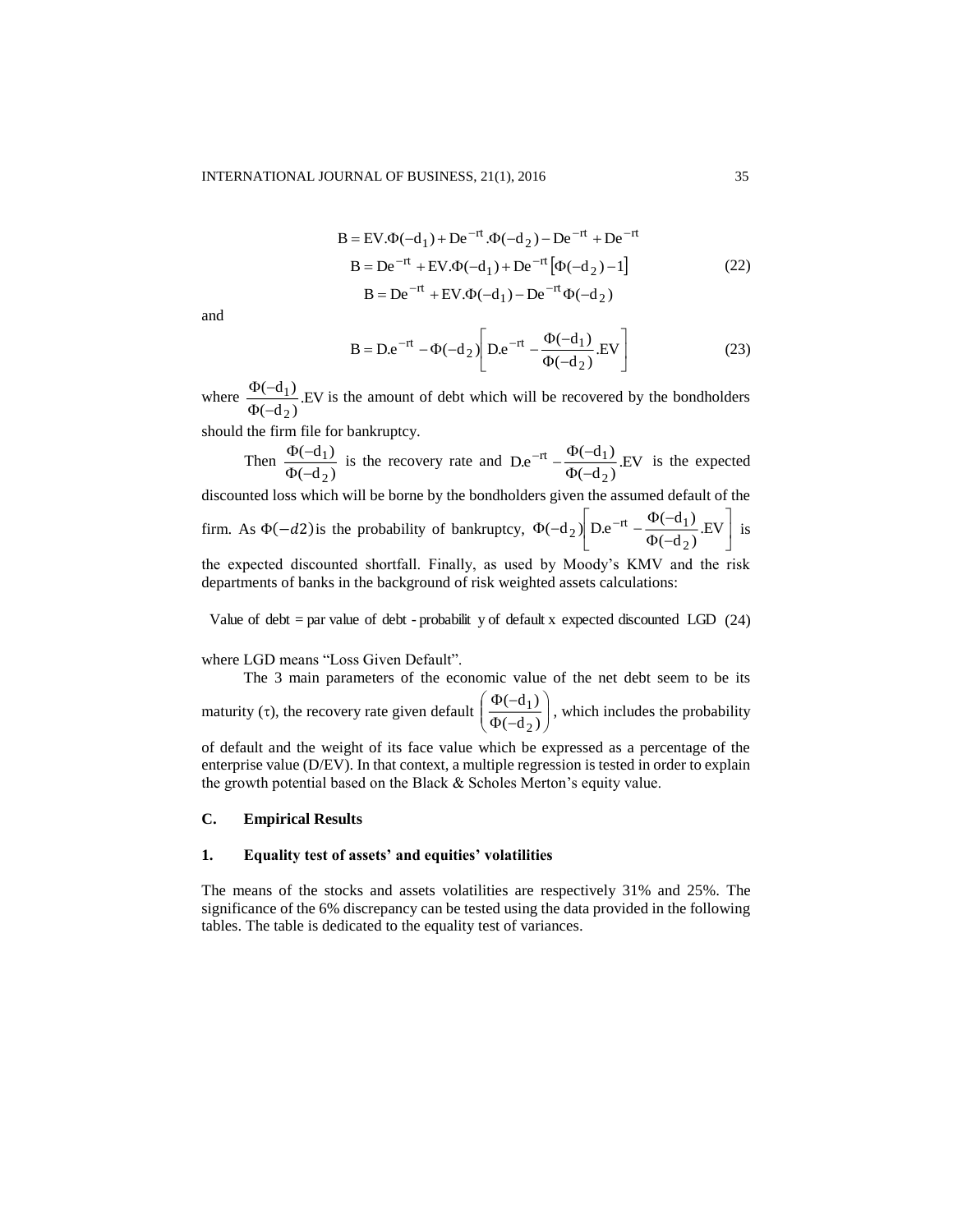|                                   | Table 5                             |                    |
|-----------------------------------|-------------------------------------|--------------------|
|                                   | Equality test of variances (F-test) |                    |
|                                   | Equity's volatility                 | Assets' volatility |
| Mean                              | 31.0%                               | 25.0%              |
| Variance                          | 1.5%                                | 0.9%               |
| <b>Observations</b>               | 17                                  | 17                 |
| Degrees of freedom                | 16                                  | 16                 |
| F                                 | 1.59                                |                    |
| $P(F \leq f)$ unilateral          | 0.18                                |                    |
| Critical value for F (unilateral) | 2.33                                |                    |

If variances are equal, the ratio of the standard variances obeys a Fisher-Snedecor's distribution:

$$
\frac{S_X^2}{S_Y^2} \to F(n_P - 1; n_Q - 1)
$$
 (25)

where  $n_P=17$  and  $n_Q=17$ . Hence:

$$
T = \frac{S_X^2}{S_Y^2} \to F(16;16)
$$
 (26)

The Fischer-Snedecor's table provides:  $P[T > 2.33] = 5\%$ . In other words, if the variances are equal, T has a 5% probability to be higher than 2.33. By experimentation,  $t_0^* = 1.59 < 2.33$ . Hence, with a 5% error risk, the variances of the volatilities of the stocks on the one hand, of the assets on the other hand, are equal. Then a Student's test enables to know whether the stocks' and assets' volatilities are significantly different. The table below is dedicated to such a test:

| Table 6<br>Equality test of means: 2 observations with equal variances |          |       |  |  |  |  |
|------------------------------------------------------------------------|----------|-------|--|--|--|--|
| Equity's volatility<br>Assets' volatility                              |          |       |  |  |  |  |
| Mean                                                                   | 31.0%    | 25.0% |  |  |  |  |
| Variance                                                               | 1.5%     | 0.9%  |  |  |  |  |
| <b>Observations</b>                                                    | 17       | 17    |  |  |  |  |
| Weighted Variance                                                      | 1.2%     |       |  |  |  |  |
| Hypothetical means difference                                          | $\Omega$ |       |  |  |  |  |
| Degrees of freedom                                                     | 32       |       |  |  |  |  |
| Stat t                                                                 | 1.60     |       |  |  |  |  |
| $P(T \le t)$ bilateral                                                 | 0.12     |       |  |  |  |  |
| Critical value for F (bilateral)                                       | 2.04     |       |  |  |  |  |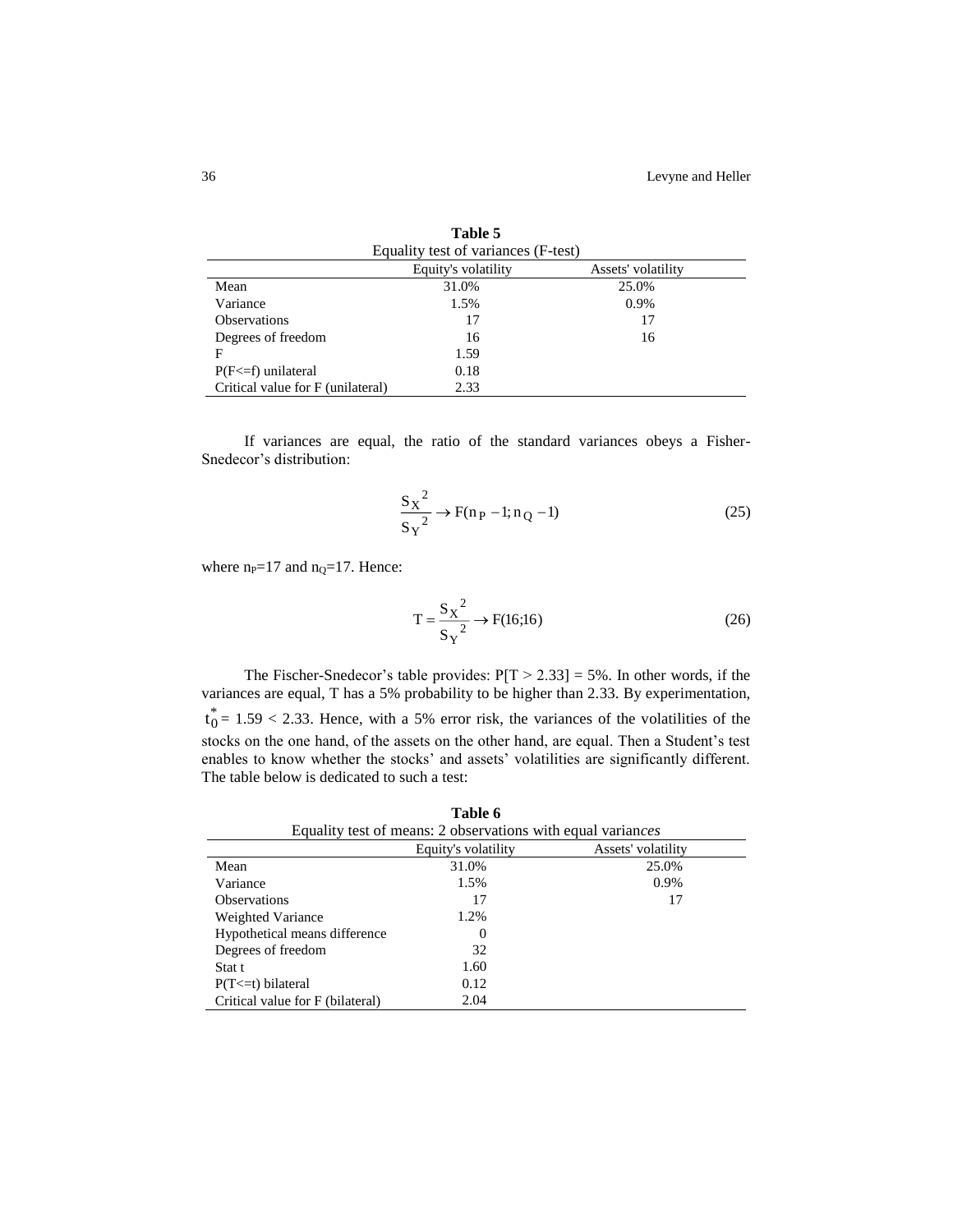If the means are equal, the following ratio obeys a Student's distribution:

$$
T = \frac{\overline{X} - \overline{Y}}{\sqrt{\frac{(n_P - 1)S_X^2 + (n_Q - 1)S_Y^2}{n_P + n_Q - 2}} \cdot \sqrt{\frac{1}{n_P} + \frac{1}{n_Q}}}
$$
(27)

where n<sub>P</sub>=17 and n<sub>0</sub>=17. Hence,  $T \rightarrow S(32)$ . The Student's table provides: P[-2.04 < T  $\langle 2.04 \rangle$  = 95%. In other words, if the means are equal, T has a 95% probability to be in a [-2.04; 2.04] range. By experimentation,  $t_0^* = 1.6 < 2.04$ . Then, with a 5% error risk, the means of the volatilities of the stocks on the one hand, of the assets on the other hand, are equal. Such a conclusion means the assets' and equities' volatilities are noticeably same.

## **2. Equality test of stock prices' potential growth based on brokers' and Black and Scholes-Merton's approach**

The means of the growth potential based on brokers' target prices and Black & Scholes-Merton's approach of equity valuation are respectively 17.5% and 3.5%. The significance of the 14% discrepancy can be tested thanks to data provided in the following tables. The table bellows is dedicated to the equality test of variances.

| Equality test of variances (F-test) |       |      |  |  |  |  |
|-------------------------------------|-------|------|--|--|--|--|
| g brokers'<br>g B&SM                |       |      |  |  |  |  |
| Mean                                | 17.5% | 3.5% |  |  |  |  |
| Variance                            | 9.6%  | 1.0% |  |  |  |  |
| <b>Observations</b>                 | 17    | 17   |  |  |  |  |
| Degrees of freedom                  | 16    | 16   |  |  |  |  |
| F                                   | 9.66  |      |  |  |  |  |
| $P(F \leq f)$ unilateral            | 0.00  |      |  |  |  |  |
| Critical value for F (unilateral)   | 2.33  |      |  |  |  |  |

**Table 7**

As in the former equality test of variances, if the variances of growth potentials 2 X

are equal,  $T = \frac{5 \lambda}{S_{Y}^2}$ S  $\frac{S_{\rm X}^{2}}{2}$  has a 5% probability to be higher than 2.33.

By experimentation,  $t_0^* = 9.66 > 2.33$ . Hence, with a 5% error risk, the variances of the potential growth based on brokers on the one hand, on the Black and Scholes-Merton's approach on the other hand, are different. Then an Aspin Welch's test enables to know whether the average growth potentials are significantly different. The table below is dedicated to such a test.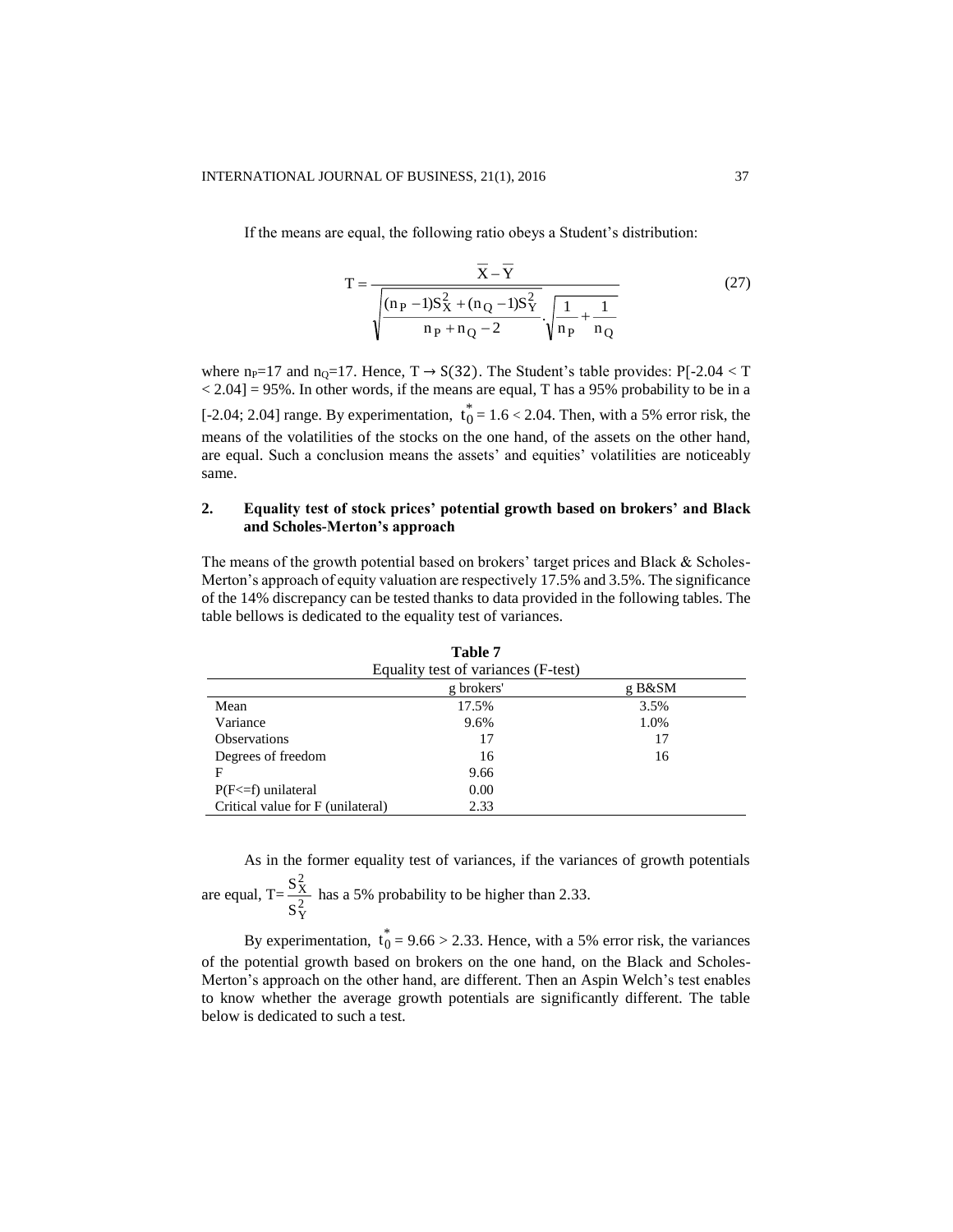| Equality test of means: 2 observations with different variances |       |      |  |  |  |  |  |
|-----------------------------------------------------------------|-------|------|--|--|--|--|--|
| g brokers'<br>g B&SM                                            |       |      |  |  |  |  |  |
| Mean                                                            | 17.5% | 3.5% |  |  |  |  |  |
| Variance                                                        | 9.6%  | 1.0% |  |  |  |  |  |
| <b>Observations</b>                                             | 17    | 17   |  |  |  |  |  |
| Hypothetical means difference                                   | 0     |      |  |  |  |  |  |
| Degrees of freedom                                              | 19    |      |  |  |  |  |  |
| Stat t                                                          | 1.78  |      |  |  |  |  |  |
| $P(T \le t)$ bilateral                                          | 0.09  |      |  |  |  |  |  |
| Critical value for F (bilateral)                                | 2.09  |      |  |  |  |  |  |

|  | Table 8                                                         |  |  |
|--|-----------------------------------------------------------------|--|--|
|  | Equality test of means: 2 observations with different variances |  |  |

If the means are equal, the following ratio obeys a Student's distribution:  $T \rightarrow$  $S(19)$  as in the former equality test of means. The Student's table provides: P[-2.09 < T  $\langle 2.09] = 95\%$ . By experimentation,  $t_0^* = 1.78$ . Then  $t_0^*$  is obviously in the [-2.00; 2.00] range. Hence, with a 5% error risk, the means of the potential growth based on brokers on the one hand, on the Black and Scholes-Merton's approach on the other hand, are equal. Even if the means of the standard deviation are different, statistically it is not meaningful. In other words, in this sector, brokers' forecasts are reliable. The Black & Scholes Merton's approach doesn't bring a better valuation for the firms belonging to the cinema and broadcasting industry. Hypothesis criticisms about the traditional implementation of DCF when the Black and Scholes Merton's method seems to be used are groundless in this context.

The explanation of the equality of growth potentials can be completed by a statistical test of equality of leverage ratios which correspond to net debt / enterprise value.

## **3. Equality test of leverage ratios based on the net debts in the firms' accounts and on recalculated net debts including Black and Scholes-Merton's approach**

The means of the leverage ratios based on brokers' target prices and Black & Scholes-Merton's approach of equity valuation are respectively 21.6% and 19.3%. The significance of the 2.3% discrepancy can be tested thanks to data provided in the following tables. The table bellows is dedicated to the equality test of variances.

|                                   | Equality test of variances (F-test) |       |  |
|-----------------------------------|-------------------------------------|-------|--|
|                                   | D/EV                                | B/EV  |  |
| Mean                              | 21.6%                               | 19.3% |  |
| Variance                          | 2.4%                                | 1.8%  |  |
| <b>Observations</b>               | 17                                  | 17    |  |
| Degrees of freedom                | 16                                  | 16    |  |
| F                                 | 1.36                                |       |  |
| $P(F \leq f)$ unilateral          | 0.27                                |       |  |
| Critical value for F (unilateral) | 2.33                                |       |  |

| Table 9 |  |
|---------|--|
|---------|--|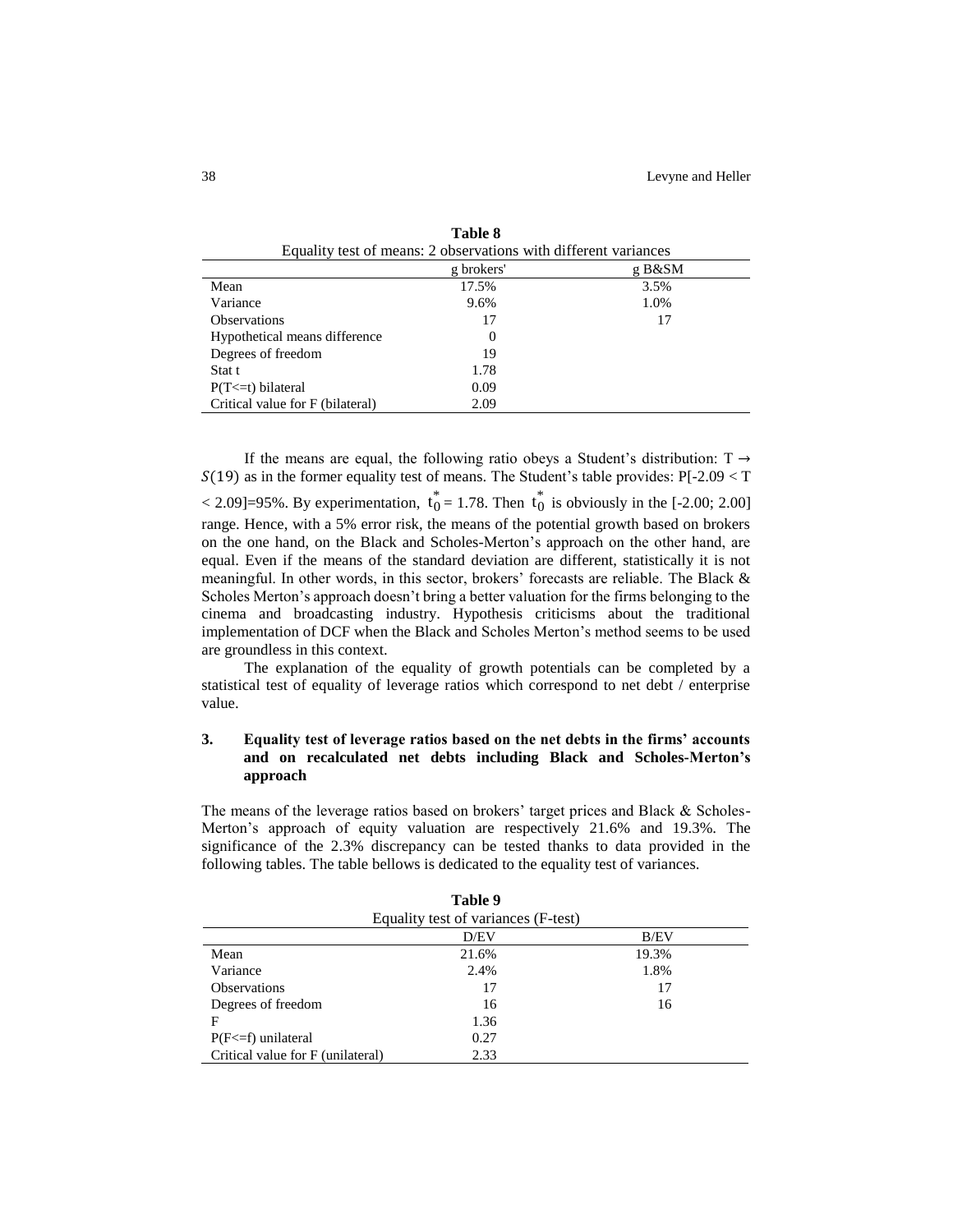As in the former equality tests of variances, if variances of the leverage ratios are S

equal, T=  $\frac{S_x^2}{S_Y^2}$  $\frac{S_x}{S_x^2}$  has a 5% probability to be higher than 2.33. By experimentation,  $t_0^* =$ 

1.36 < 3.33. Hence, with a 5% error risk, the variances of the potential growth based on brokers on the one hand, on the Black & Scholes-Merton approach on the other hand, are equal. Then a Student's test enables to know whether the average leverage ratios are significantly different. Table 9 is dedicated to such a test.

| Equality test of means: 2 observations with equal variances |       |       |  |  |  |
|-------------------------------------------------------------|-------|-------|--|--|--|
|                                                             | D/EV  | B/EV  |  |  |  |
| Mean                                                        | 21.6% | 19.3% |  |  |  |
| Variance                                                    | 2.4%  | 1.8%  |  |  |  |
| <b>Observations</b>                                         | 17    | 17    |  |  |  |
| Weighted Variance                                           | 2.1%  |       |  |  |  |
| Hypothetical means difference                               | 0     |       |  |  |  |
| Degrees of freedom                                          | 32    |       |  |  |  |
| Stat t                                                      | 0.46  |       |  |  |  |
| $P(T \le t)$ bilateral                                      | 0.65  |       |  |  |  |
| Critical value for F (bilateral)                            | 2.04  |       |  |  |  |

**Table 10**

If the means are equal, the following ratio obeys a Student's distribution:

$$
T = \frac{\overline{X} - \overline{Y}}{\sqrt{\frac{S_X^2}{n_P} + \sqrt{\frac{S_Y^2}{n_Q}}}} \to S(32)
$$
 (28)

The Student's table provides: P[-2.04 $\leq$ T $\lt$ 2.04]=95%. By experimentation,  $t_0^*$  =

0.46. Then  $t_0^*$  is obviously in the [-2.01; 2.01] range. Hence, with a 5% error risk, the means of the leverage ratios based on brokers on the one hand, on the Black & Scholes-Merton approach on the other hand, are equal.

## **4. Confidence interval of the spread**

As shown in Table 11, the average spread on the sample is 1.68%. This means that there is a 5% risk to say that the volatility of the whole industry is in a [0%; - 3.36%] range.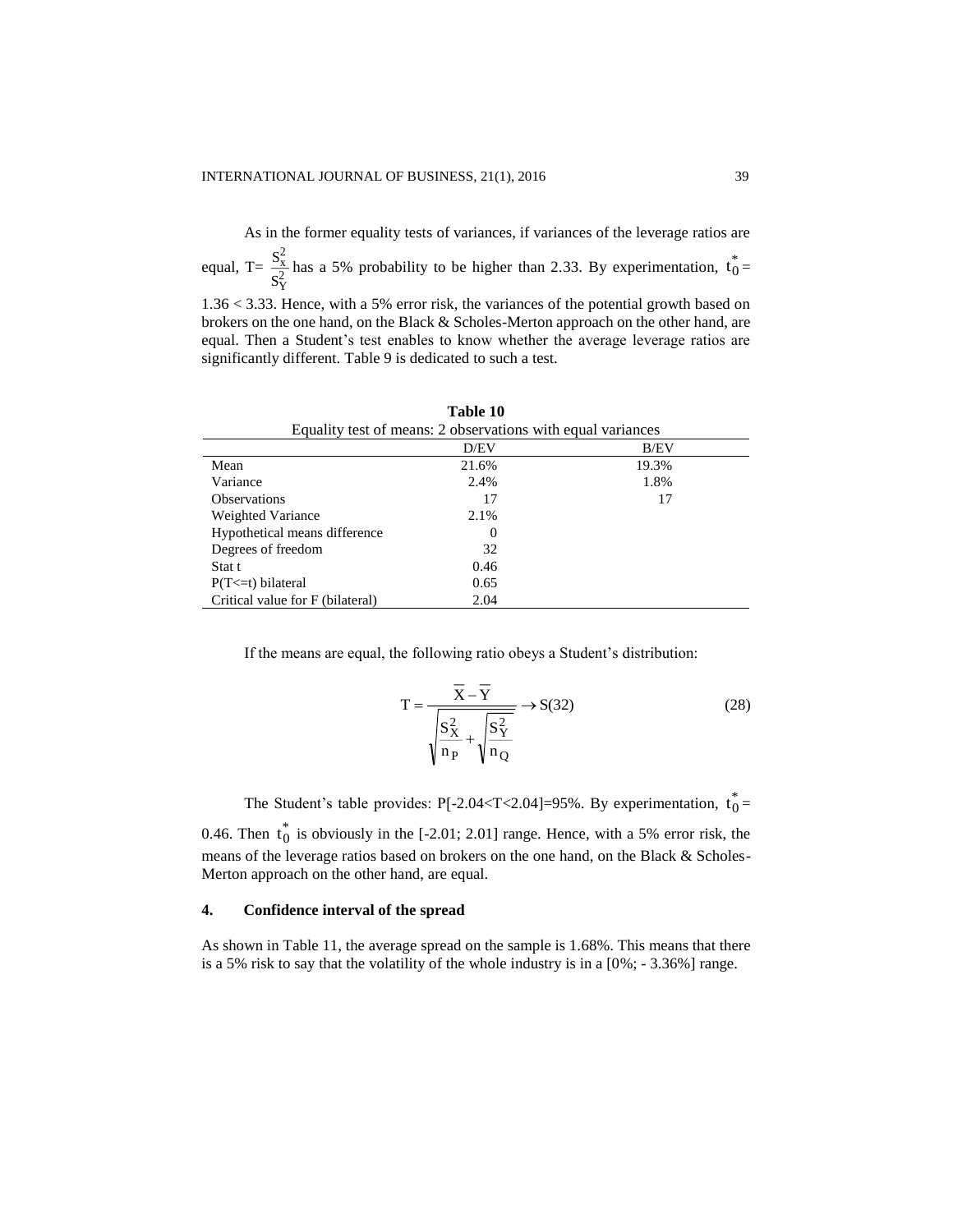| Spread's confidence interval |                    |        |  |  |
|------------------------------|--------------------|--------|--|--|
| Name                         |                    | Spread |  |  |
| 21st Century fox             |                    | 0.09%  |  |  |
| AMC                          |                    | 1.71%  |  |  |
| Carmike                      |                    | 1.91%  |  |  |
| <b>CIDM</b>                  |                    | 7.05%  |  |  |
| Cinemark                     |                    | 0.21%  |  |  |
| Cineplex                     |                    | 0.00%  |  |  |
| Cineworld                    |                    | 0.00%  |  |  |
| <b>Dreamworks</b>            |                    | 2.35%  |  |  |
| Eros                         |                    | 0.87%  |  |  |
| EuropaCorp                   |                    | 12.41% |  |  |
| Lions Gate                   |                    | 0.07%  |  |  |
| Mediaset                     |                    | 1.34%  |  |  |
| RealDInc                     |                    | 0.01%  |  |  |
| Regal                        |                    | 0.18%  |  |  |
| <b>TimeWarner</b>            |                    | 0.28%  |  |  |
| Viacom                       |                    | 0.09%  |  |  |
| <b>Walt Disney</b>           |                    | 0.00%  |  |  |
|                              | Average spread     | 1.68%  |  |  |
|                              | Variance           | 0.11%  |  |  |
|                              | Standard deviation | 3.26%  |  |  |
|                              | t                  | 2.00   |  |  |
|                              | Lower limit        | 0.00%  |  |  |
|                              | Higher limit       | 3.36%  |  |  |

**Table 11**

### **IV. CONCLUSION**

In absolute terms, the real options approach enables to correct the valuation of the stock prices than the Discounted Cash Flow Method to the extent that the net debt's amount, which is deducted from the enterprise value, is based on its economic value. However, despite appearances, for cinema and broadcasting firms, the growth potential based on a DCF on the one hand, based on the Black and Scholes-Merton approach on the other hand is, from a statistical point of view, meaningfully equal. The economic value of the net debt, which is embedded in the Black and Scholes-Merton's model, enables to take the probability of default, the maturity of the debt and the assets' volatility into account. But, the risk calculated by the brokers is sufficient and therefore, their assumptions are acceptable. The comparison of the leverage ratios confirms this reality. They are not meaningfully different when based on the net debt in the accounts and on the economic value of the net debt. The relatively low volatility of this cinema and broadcasting industry's stocks, 24~35% range with a 5% risk of error, is consistent with such a situation. Our analysis provides a basis for future research and can be used in other financial markets or sectors.

#### **ENDNOTE**

1. For detailed information, please contact the authors.